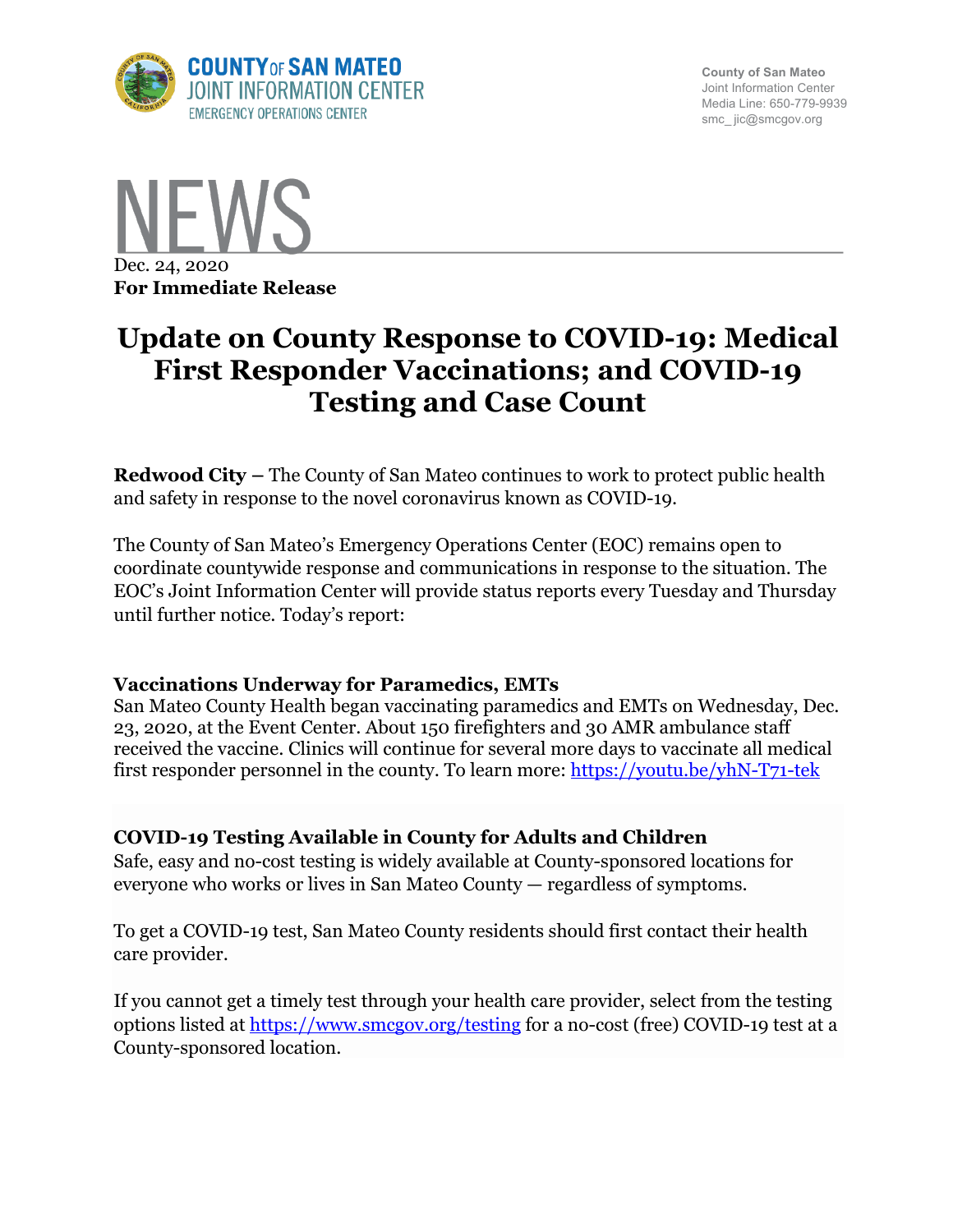# **Testing for Children and Adults**

Testing for children ages 5 to 17 as well as adults is available at the San Mateo County Event Center and at the Jefferson Union High School District office in Daly City. Testing is available at no cost to you, but insurance may be billed. Learn more about testing dates and the process here and register for an appointment.

# **Testing for Teens and Adults**

Appointments are available Tuesdays through Saturdays, 8 a.m. to 3 p.m., at the San Mateo County Event Center. Beginning Tuesday, Dec. 29, the testing provider at the Event Center will change to OptumServe, which has its own registration process. Availability will show in week-long increments and residents who do not have internet access or need assistance with registration can call 888-634-1123.

- For appointments **through Dec. 26**, register here
- For appointments **on or after Dec. 29**, register here

Testing for COVID-19 is also available at mobile operations that rotate among five communities Monday through Friday for everyone 13 and older who lives or works in San Mateo County

See the schedule below for mobile operation locations, Dec. 28 – Dec. 31. , and make an appointment up to three days in advance.

**East Palo Alto, Dec. 31, 8 a.m. – 3 p.m.** 2160 Euclid Avenue

# **San Bruno, Dec. 28 & 29, 8 a.m. – 3 p.m.**

The Church of Jesus Christ of Latter-day Saints 975 Sneath Lane

# **South San Francisco, Dec. 30, 8 a.m. – 3 p.m.**

398 B Street

Remember: If you don't have access to the internet, an on-site volunteer may be able to help you register and get tested. The County STRONGLY recommends advance registration as you cannot be guaranteed a test otherwise.

# **San Mateo County COVID-19 Case Count**

San Mateo County Health has updated the number of positive cases to 22,241 as of Dec. 23, 2020.